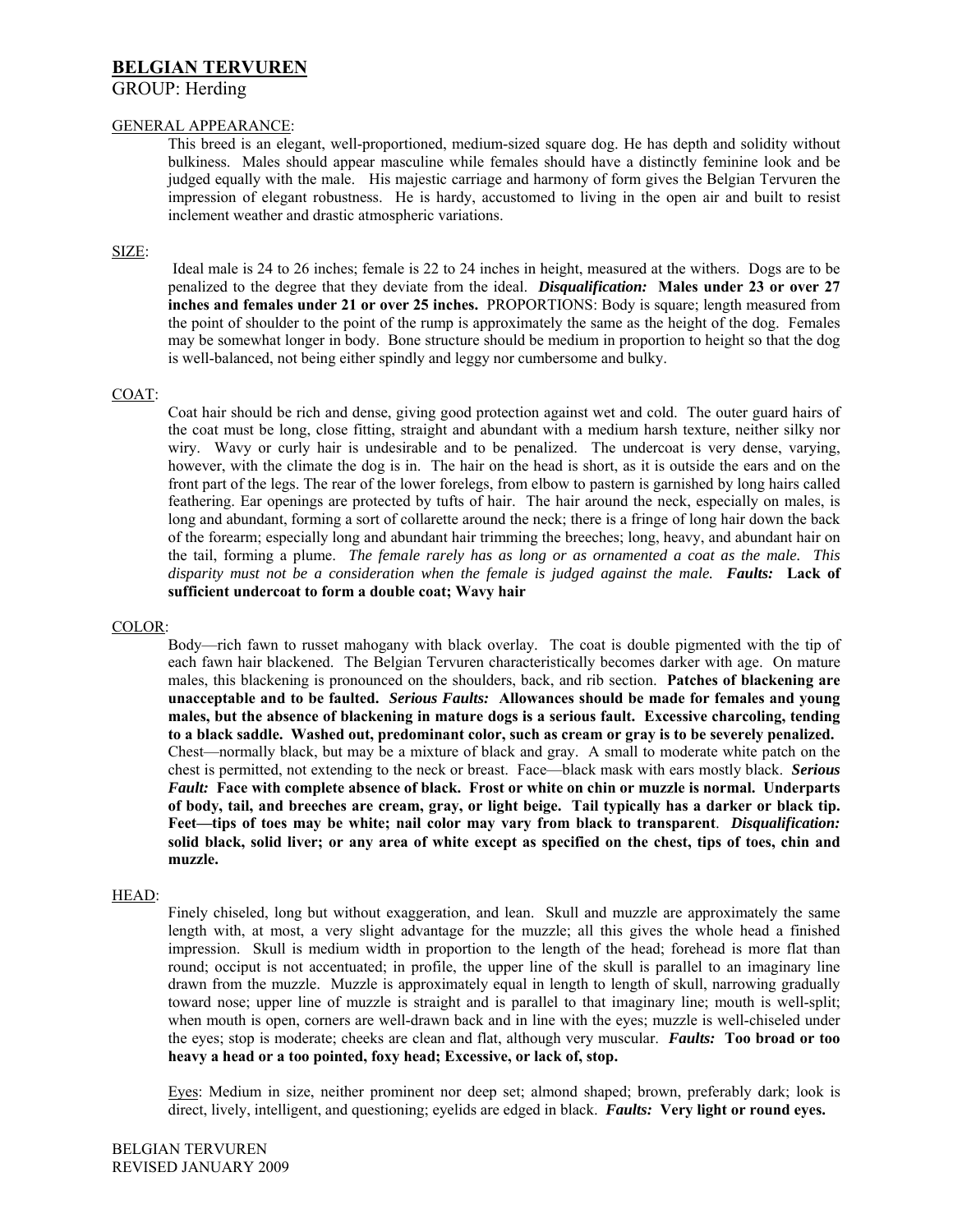Ears: High set, triangular, stiff, erect, height equal to width at base; base of the ear does not come below the center of the eye. *Disqualification:* **Hanging ears, as on a hound.**

Nose: Black with well-opened nostrils, without spots or discolored areas.

Bite: Full complement of strong, white teeth, evenly set, meeting in a scissors or level bite. *Fault:*  **Overshot and undershot teeth; missing teeth.** *Disqualification:* **Undershot to the point that contact with the upper incisors is lost by two or more of the lower incisors**. Loss of contact caused by short center incisors in an otherwise correct bite is not considered undershot. Broken or discolored teeth should NOT be penalized.

#### BODY:

Powerful without heaviness; length, measured from point of shoulder to the end of the rump, is approximately equal to the height at the withers.; in bitches the length can go slightly beyond the height of the withers. Chest is not too broad, but in compensation, deep and inclined; thoracic cage is encircled by ribs which are arched in the upper part, but flat on the sides; lowest point of the brisket should reach the elbow, forming a smooth curve to the abdomen, which is moderately developed, neither tucked up nor paunchy. Loin section when viewed from above is relatively short, broad, and strong, but blending smoothly into the back.

Topline: Level, straight, and firm from withers to croup. Croup is medium long, sloping gradually to the base of the tail.

### NECK:

Round, muscular, rather long and elegant, slightly arched and tapered from head to body. Skin fits well with no loose folds; withers are accentuated

# FOREQUARTERS:

Shoulders are long, laid back 45 degrees, flat against the body, forming a right angle with the upper arm. Top of shoulder blades are roughly two thumbs width apart; Upper arms should move in a direction exactly parallel to the longitudinal axis of the body; Forearms are long and well-muscled; legs straight and parallel, perpendicular to the ground; bone is oval rather than round; pasterns short and strong, slightly sloped. Dewclaws may be removed; feet are rounded, cat-like, turning neither in nor out; toes curved close together, well-padded; strong nails.

### HINDQUARTERS:

Powerful but not heavy; legs perpendicular to the ground, moving in the same plane as the

forequarters; dog single tracks as speed increases; thighs broad and well-muscled; stifle long, broad, wellmuscled, and moderately angulated, without exaggeration; hocks should be short, broad, and muscled seen from the rear, they will be perfectly parallel to each other; rear pasterns are solid and short; dewclaws should be removed; hind feet are slightly oval with toes curved and very compact; dense and elastic pads; nails are black and strong.

Tail: Well set and of medium length, extending to the hocks; at ease, the dog carries it at the level of the hock, with the tip slightly curved toward the rear. In action, the dog raises it higher and accentuates the curve towards the tip, without at any time forming a hook or a deviation; tail is held without deviating from the center line.

### MOVEMENT:

Lively and graceful, covering the maximum ground with minimum effort; always in motion, capable of working livestock all day; seemingly never tiring; shows ease of movement rather than hard, driving action; single tracks at a fast gait, both front and read legs converging toward the center line of gravity of the dog; because he was developed as a herding dog, and because of his exuberant temperament, the Belgian Tervuren tends to move in circles around his owner rather than in a straight line, except when moved at a fast gait.

#### TEMPERAMENT:

In his relationship with humans he is observant and vigilant with strangers, but not apprehensive, showing no fear or shyness; neither does he show any viciousness by unwarranted or unprovoked attack; he must be